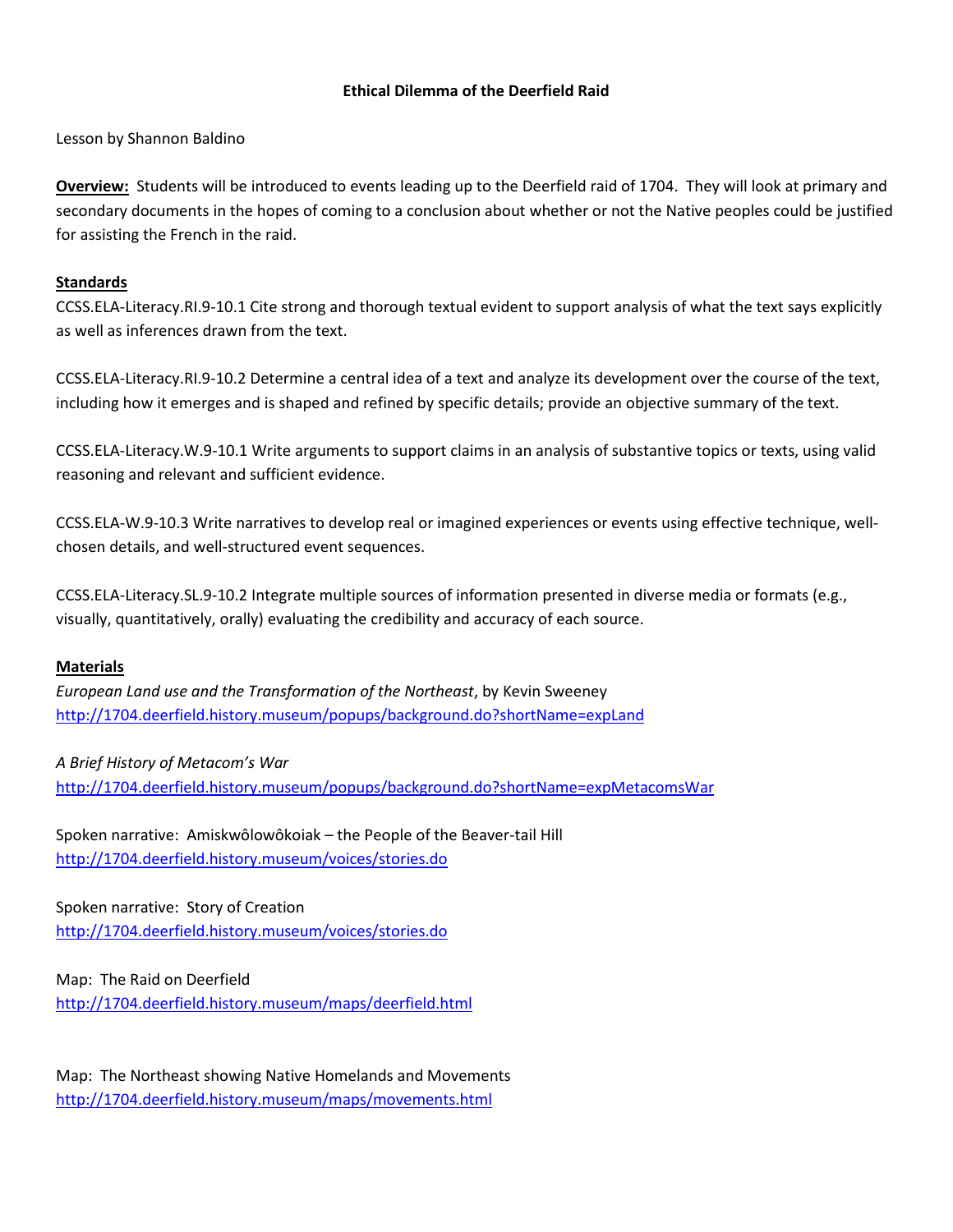Excerpts from *The Redeemed Captive Returning to Zion*, by John Williams [http://1704.deerfield.history.museum/popups/artifacts.do?shortName=redeemed\\_captive](http://1704.deerfield.history.museum/popups/artifacts.do?shortName=redeemed_captive)

#### **Procedure**

#### **Day 1**

1. Students will begin to answer the following journal question: What is ethics? What kinds of issues are ethical? Discuss as a class.

2. Divide the class into groups and give each group a section of *European Land use and the Transformation of the Northeast* to read and summarize. In order, each group will present their summary while other students take notes using the organizer provided.

3. At the end, each student must provide a complete summary of the essay.

### **Day 2**

1. Students will begin the following journal assignment: Explain the important points from yesterday's essay. Discuss as a class.

2. Divide the class into groups and give each group a section of *A Brief History of Metacom's War* to read and summarize. In order, each group will present their summary while other students take notes using the organizer provided.

3. At the end, each student must provide a complete summary of the essay.

### **Day 3**

1. Students will begin the following journal assignment: Explain both points of view involved in the colonization of New England: English and Native American.

2. Students will listen to "The People of the Beaver-Tail Hill" and the "Story of Creation" and take notes. When finished, they will summarize the stories.

3. Students will have the following questions to answer for homework: What would these Native Americans relay about the history of their people through these stories? What is the significance behind the contents of these tales?

### **Day 4**

1. Students will begin by sharing their answers to the questions from the homework.

2. Students will then look at the map: "The Northeast showing Native Homelands and Movements". Based on what they see, students will infer how the Native peoples must have felt to be pushed out of their homelands. Share thoughts as a class.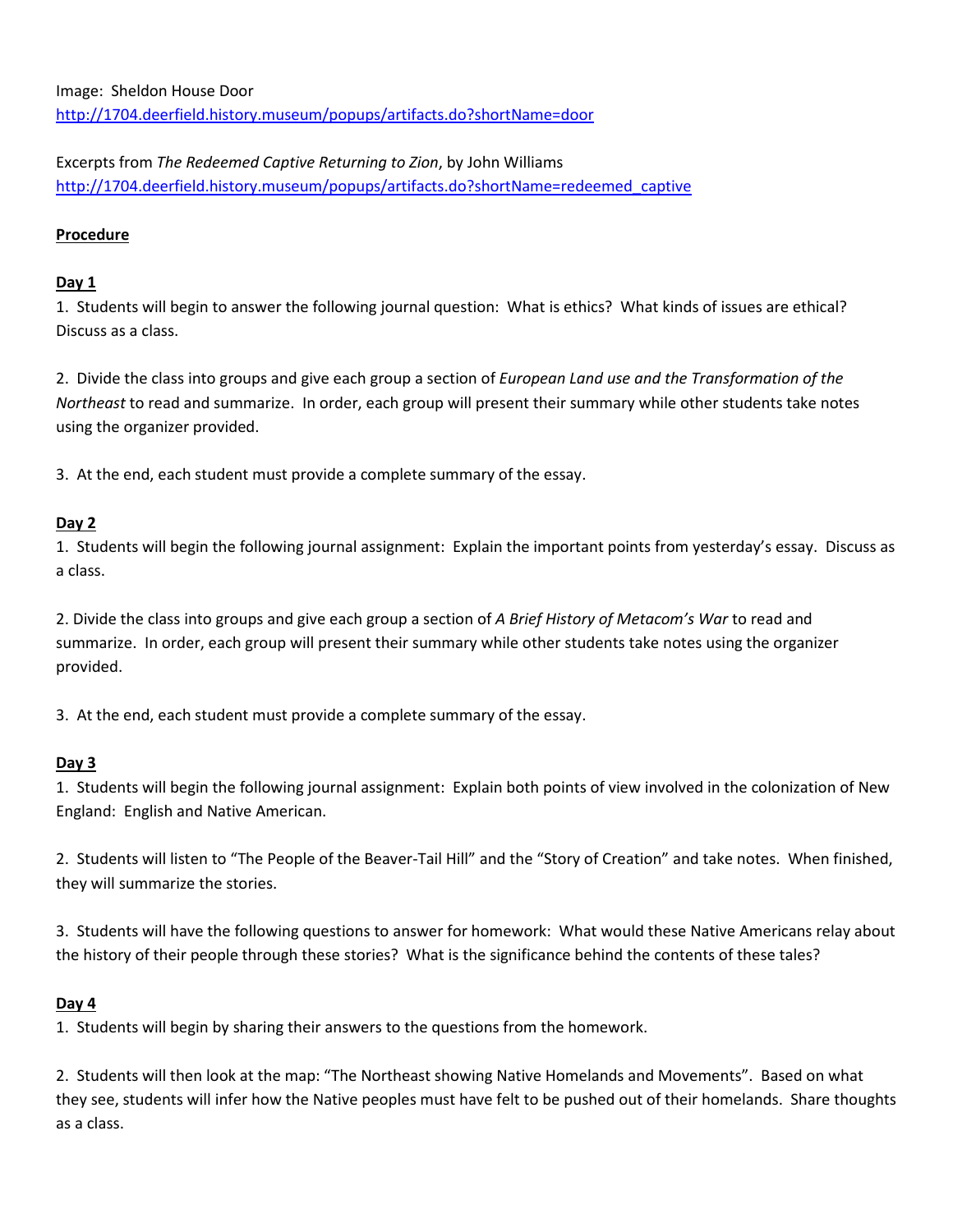3. Students will then look at the image of the "Indian House Door" while the teacher summarizes the events of the 1704 raid on Deerfield, Massachusetts. Students will write about how they believe the English might have felt during the evening of the raid. Share thoughts as a class.

4. In groups, students will discuss the ethical dilemmas involved with the raid: i.e., whether the Native peoples were justified in taking back their land, whether the raid was cruel, etc. Share thoughts as a class.

5. For homework students will decide whether or not the Native Americans could be justified for the raid on Deerfield.

#### **Assessment**

#### **Day 5**

Students will decide whether to write an argumentative paper arguing for or against Native American justification, or create a narrative from the perspective of one of the groups involved in the raid and present their narrative in the form of oral story-telling. Students will research on their own and must include three other sources besides the texts that they have already seen in class.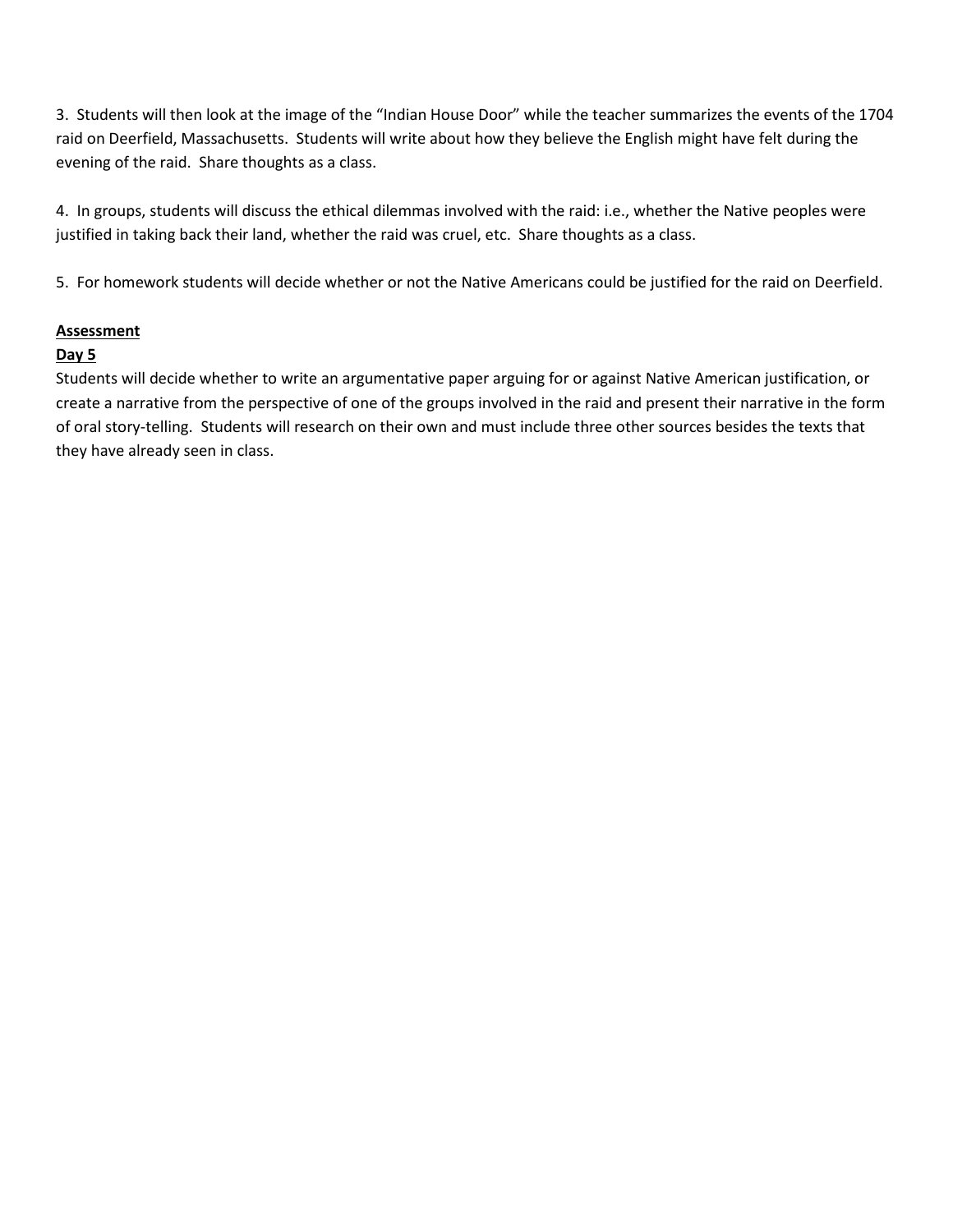Name:

Date:

## Note-Taking Organizer

# Use the spaces below to gather your notes and keep them organized.

| Section/Topic | <b>Important Points</b> | Summary/Interpretation |
|---------------|-------------------------|------------------------|
|               |                         |                        |
|               |                         |                        |
|               |                         |                        |
|               |                         |                        |
|               |                         |                        |
|               |                         |                        |
|               |                         |                        |
|               |                         |                        |
|               |                         |                        |
|               |                         |                        |
|               |                         |                        |
|               |                         |                        |
|               |                         |                        |
|               |                         |                        |
|               |                         |                        |
|               |                         |                        |
|               |                         |                        |
|               |                         |                        |
|               |                         |                        |
|               |                         |                        |
|               |                         |                        |
|               |                         |                        |
|               |                         |                        |
|               |                         |                        |
|               |                         |                        |
|               |                         |                        |
|               |                         |                        |
|               |                         |                        |
|               |                         |                        |
|               |                         |                        |
|               |                         |                        |
|               |                         |                        |
|               |                         |                        |
|               |                         |                        |
|               |                         |                        |
|               |                         |                        |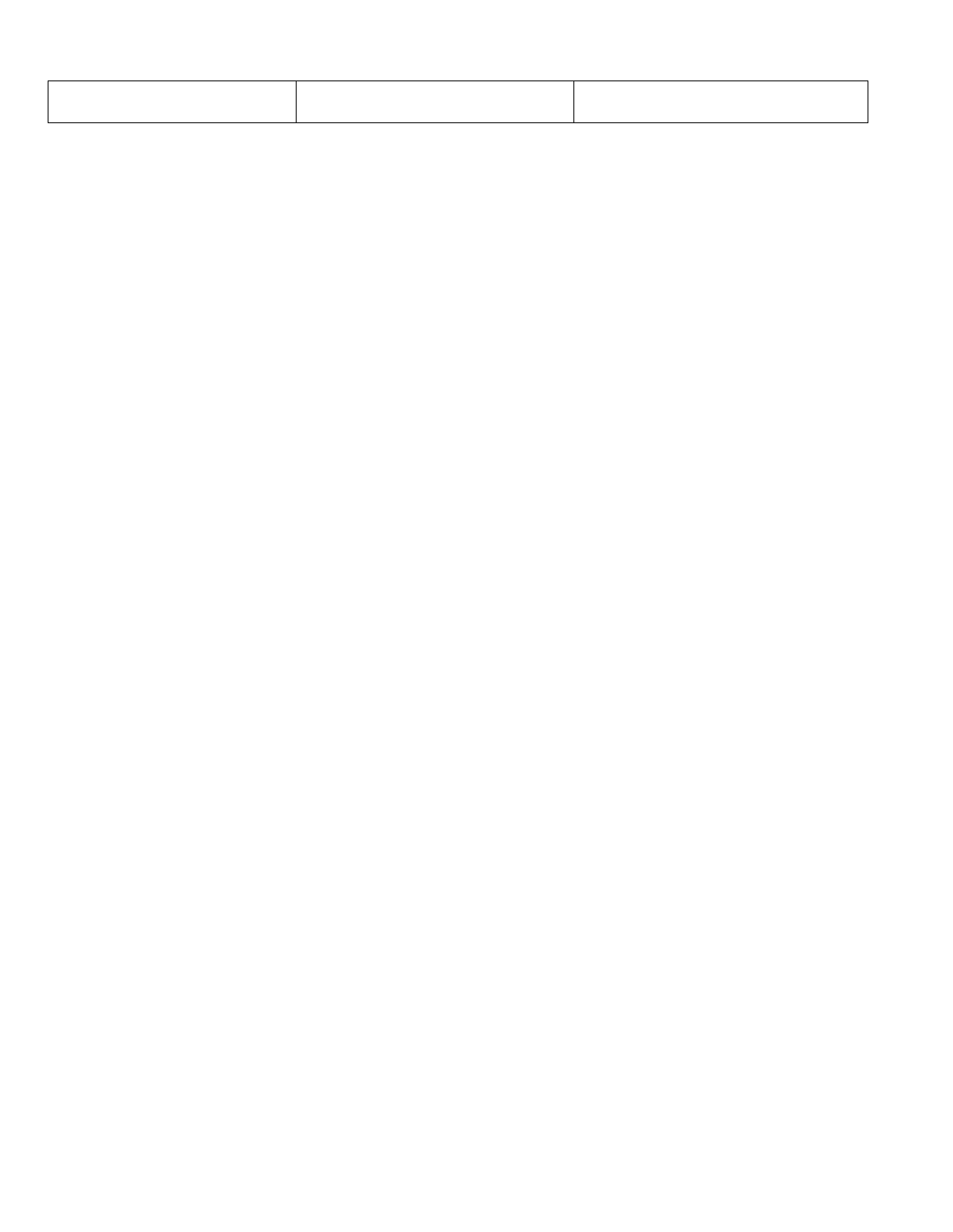#### **Narrative Rubric**

### **Establishment of Narrative Focus & Organization Development: Language & Elaboration**

| <b>Score</b>   | <b>Narrative Focus</b>                                                                                                                                                                           | Organization                                                                                                                                                                                                                                                                                                                                                                  | <b>Elaboration of Narrative</b>                                                                                                                                                                                                                  | Language & Vocabulary                                                                                                                                                                                                                                                       | <b>Conventions</b>                                                                                                                                                                                                                                              |
|----------------|--------------------------------------------------------------------------------------------------------------------------------------------------------------------------------------------------|-------------------------------------------------------------------------------------------------------------------------------------------------------------------------------------------------------------------------------------------------------------------------------------------------------------------------------------------------------------------------------|--------------------------------------------------------------------------------------------------------------------------------------------------------------------------------------------------------------------------------------------------|-----------------------------------------------------------------------------------------------------------------------------------------------------------------------------------------------------------------------------------------------------------------------------|-----------------------------------------------------------------------------------------------------------------------------------------------------------------------------------------------------------------------------------------------------------------|
| 4              | The narrative, real or imagined, is<br>clearly focused and maintained<br>throughout:<br>*effectively establishes a setting,<br>narrator and/or characters, and<br>point of view                  | The narrative, real or imagined, has an<br>effective plot helping create unity and<br>completeness:<br>*effective, consistent use of a variety of<br>transitional strategies<br>*logical sequence of events from beginning<br>to end<br>*effective opening and closure for<br>audience and purpose                                                                            | The narrative, real or imagined,<br>provides thorough and effective<br>elaboration using details, dialogue,<br>and description:<br>*effective use of a variety of narrative<br>techniques that advance the story or<br>illustrate the experience | The narrative, real or imagined, clearly and<br>effectively expresses experiences or<br>events:<br>*effective use of sensory, concrete, and<br>figurative language clearly advance the<br>purpose<br>*uses an appositive, metaphor, simile, and<br>infinitive appropriately | The narrative, real or imagined,<br>demonstrates a strong command of<br>conventions:<br>*few, if any, errors in usage and<br>sentence formation<br>*effective and consistent use of<br>punctuation, capitalization, and spelling                                |
| 3              | The narrative, real or imagined, is<br>adequately focused and generally<br>maintained throughout:<br>*adequately establishes a setting,<br>narrator and/or characters, and<br>point of view      | The narrative, real or imagined, has an<br>evident plot helping create a sense of unity<br>and completeness, though there may be<br>minor flaws and some ideas may be loosely<br>connected:<br>*adequate use of a variety of transitional<br>strategies<br>*adequate sequence of events from<br>beginning to end<br>*adequate opening and closure for<br>audience and purpose | The narrative, real or imagined,<br>provides adequate elaboration using<br>details, dialogue, and description:<br>*adequate use of a variety of<br>narrative techniques that generally<br>advance the story or illustrate the<br>experience      | The narrative, real or imagined, adequately<br>expresses experiences or events:<br>*adequate use of sensory, concrete, and<br>figurative language generally advance the<br>purpose<br>*uses some appositives, metaphors,<br>similes, or infinitives appropriately           | The narrative, real or imagined,<br>demonstrates an adequate command<br>of conventions:<br>*some errors in usage and sentence<br>formation but no systematic pattern of<br>errors is displayed<br>*adequate use of punctuation,<br>capitalization, and spelling |
| $\overline{2}$ | The narrative, real or imagined, is<br>somewhat maintained and may<br>have a minor drift in focus:<br>*inconsistently establishes a<br>setting, narrator and/or<br>characters, and point of view | The narrative, real or imagined, has an<br>inconsistent plot, and flaws are evident:<br>*inconsistent use of basic transitional<br>strategies with little variety<br>*uneven sequence of events from<br>beginning to end<br>*opening and closure, if present, are weak<br>*weak connection among ideas                                                                        | The narrative, real or imagined,<br>provides uneven, cursory elaboration<br>using partial and uneven details,<br>dialogue, and description:<br>*narrative techniques, if present, are<br>uneven and inconsistent                                 | The narrative, real or imagined, unevenly<br>expresses experiences or events:<br>*partial or weak use of sensory, concrete,<br>and figurative language that may not<br>advance the purpose                                                                                  | The narrative, real or imagined,<br>demonstrates a partial command of<br>conventions:<br>*frequent errors in usage may obscure<br>meaning<br>*inconsistent use of punctuation,<br>capitalization, and spelling                                                  |
| $\mathbf{1}$   | The narrative, real or imagined,<br>may be maintained but may<br>provide little or no focus:<br>*may be brief<br>*may have a major drift<br>*focus may be confusing or<br>ambiguous              | The narrative, real or imagined, has little or<br>no discernible plot:<br>*few or no transitional strategies are<br>evident<br>*frequent extraneous ideas may intrude                                                                                                                                                                                                         | The narrative, real or imagined,<br>provides minimal elaboration using<br>little or no details, dialogue, and<br>description:<br>*use of narrative techniques is<br>minimal, absent, in error, or<br>irrelevant                                  | The narrative, real or imagined, expression<br>of ideas is vague, lacks clarity, or is<br>confusing:<br>* uses limited language<br>*may have little sense of purpose                                                                                                        | The narrative, real or imagined,<br>demonstrates a lack of command of<br>conventions:<br>*errors are frequent and severe and<br>meaning is often obscured                                                                                                       |
| 0              |                                                                                                                                                                                                  |                                                                                                                                                                                                                                                                                                                                                                               | target.)                                                                                                                                                                                                                                         | A response gets no credit if it provides no evidence of the ability to (fill in with any key language from the intended                                                                                                                                                     |                                                                                                                                                                                                                                                                 |

**NAME \_\_\_\_\_\_\_\_\_\_\_\_\_\_\_\_\_\_\_\_\_\_\_\_\_\_\_\_\_\_\_\_\_\_\_\_\_\_\_\_\_\_\_\_\_\_\_\_\_\_\_\_\_\_\_\_\_**

**Grade \_\_\_\_\_\_\_\_\_\_\_\_\_\_\_\_\_\_\_\_\_\_\_\_\_\_\_**

**Comments:**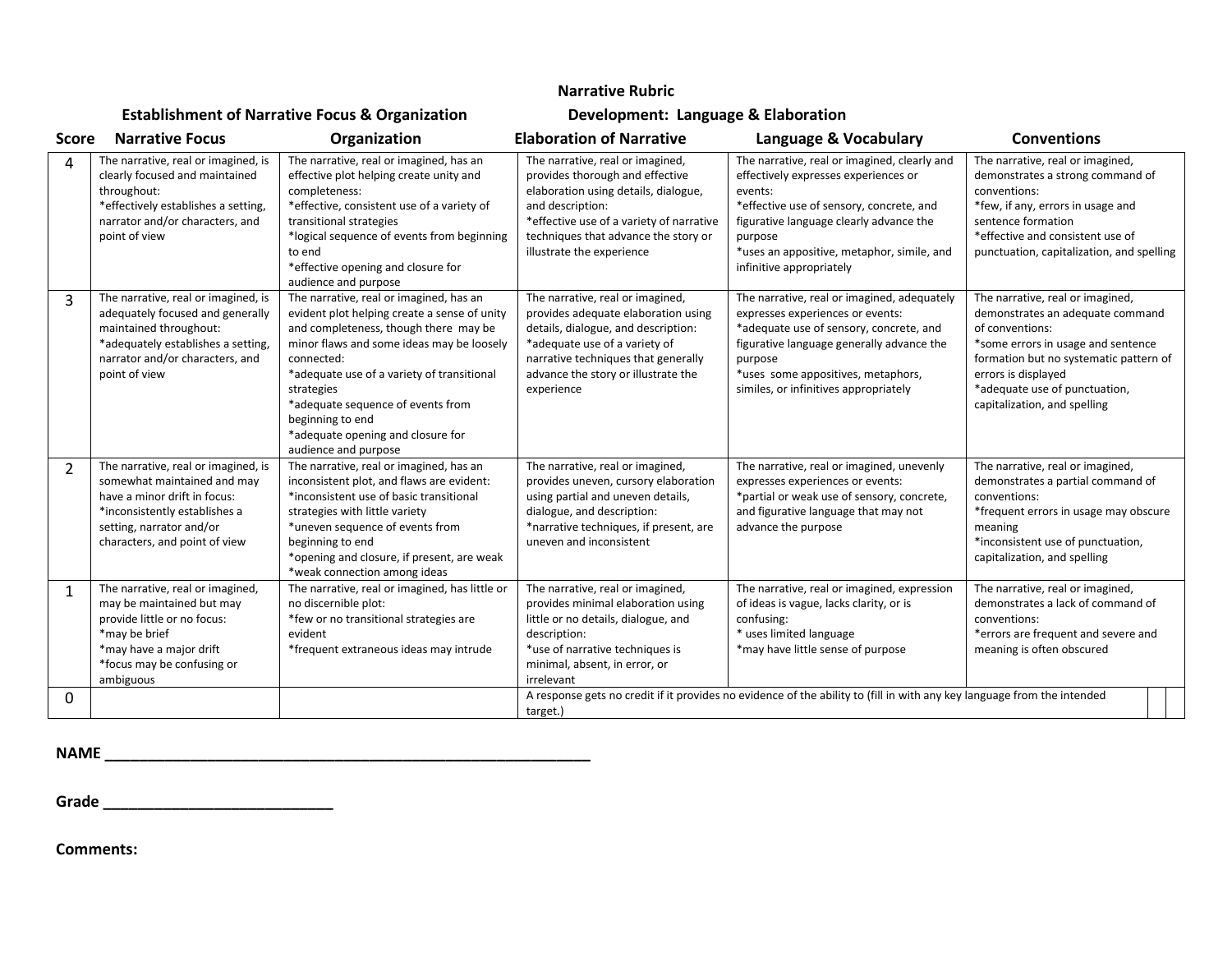#### **Argument Rubric**

# **Statement of Purpose/Focus & Organization Development: Language & Elaboration of Evidence**

|              | Score Statement of purpose/focus                                                                                                                                                                                                                                                     | Organization                                                                                                                                                                                                                                                                                                                                                                                               | <b>Elaboration of Evidence</b>                                                                                                                                                                                                                                                                                                                                                                            | Language & Vocabulary                                                                                                                                                                                   | <b>Conventions</b>                                                                                                                                                                                                                                             |
|--------------|--------------------------------------------------------------------------------------------------------------------------------------------------------------------------------------------------------------------------------------------------------------------------------------|------------------------------------------------------------------------------------------------------------------------------------------------------------------------------------------------------------------------------------------------------------------------------------------------------------------------------------------------------------------------------------------------------------|-----------------------------------------------------------------------------------------------------------------------------------------------------------------------------------------------------------------------------------------------------------------------------------------------------------------------------------------------------------------------------------------------------------|---------------------------------------------------------------------------------------------------------------------------------------------------------------------------------------------------------|----------------------------------------------------------------------------------------------------------------------------------------------------------------------------------------------------------------------------------------------------------------|
| 4            | The response is fully sustained<br>and consistently and<br>purposefully focused:<br>*claim is clearly stated, focused<br>and strongly maintained<br>*alternate or opposing claims<br>are clearly addressed<br>*claim is introduced and<br>communicated clearly within<br>the context | The response has a clear and effective<br>organizational structure creating unity and<br>completeness:<br>*effective, consistent use of a variety of<br>transitional strategies<br>*logical progression of ideas from beginning<br>to end<br>*effective introduction and conclusion for<br>audience and purpose<br>*strong connections among ideas, with<br>some syntactic variety                         | The response provides thorough and<br>convincing support/evidence for the writer's<br>claim that includes the effective use of sources,<br>facts, and details. The response achieves<br>substantial depth that is specific and relevant:<br>*use of evidence from sources is smoothly<br>integrated, comprehensive, relevant, and<br>concrete<br>*effective use of a variety of elaborative<br>techniques | The response clearly and effectively<br>expresses ideas, using precise<br>language:<br>*use of academic and domain-specific<br>vocabulary is clearly appropriate for<br>the audience and purpose        | The response demonstrates a<br>strong command of conventions:<br>*few, if any, errors are present in<br>usage and sentence formation<br>*effective and consistent use of<br>punctuation, capitalization, and<br>spelling                                       |
| 3            | The response is adequately<br>sustained and generally<br>focused:<br>*claim is clear and for the most<br>part maintained, though some<br>loosely related material may be<br>present<br>*context provided for the claim<br>is adequate                                                | The response has an evident organizational<br>structure and a sense of completeness,<br>though there may be minor flaws and some<br>ideas may be loosely connected:<br>*adequate use of transitional strategies with<br>some variety<br>*adequate progression of ideas from<br>beginning to end<br>*adequate introduction and conclusion<br>*adequate, if slightly inconsistent,<br>connection among ideas | The response provides adequate<br>support/evidence for writer's claim that<br>includes the use of sources, facts, and details.<br>The response achievers some depth and<br>specificity but is predominantly general:<br>*some evidence from sources is integrated,<br>though citations may be general or imprecise<br>*adequate use of some elaborative techniques                                        | The response adequately expresses<br>ideas, employing a mix of precise with<br>more general language:<br>*use of domain-specific vocabulary is<br>generally appropriate for the<br>audience and purpose | The response demonstrates an<br>adequate command of<br>conventions:<br>*some errors in usage and<br>sentence formation may be<br>present, but no systematic<br>pattern of errors is displayed<br>*adequate use of punctuation,<br>capitalization, and spelling |
| 2            | The response is somewhat<br>sustained and may have a minor<br>drift in focus:<br>*may be clearly focused on the<br>claim but is insufficiently<br>sustained<br>*claim on the issue may be<br>somewhat unclear and<br>unfocused                                                       | The response has an inconsistent<br>organizational structure, and flaws are<br>evident:<br>*inconsistent use of basic transitional<br>strategies with little variety<br>*uneven progression of ideas from<br>beginning to end<br>*conclusion and introduction, if present, are<br>weak<br>*weak connection among ideas                                                                                     | The response provides uneven, cursory<br>support/evidence for the writer's claim that<br>includes partial or uneven use of sources, facts,<br>and details, and achieves little depth:<br>*evidence from sources is weakly integrated,<br>and citations, if present, are uneven<br>*weak or uneven use of elaborative techniques                                                                           | The response expresses ideas<br>unevenly, using simplistic language:<br>*use of domain-specific vocabulary<br>may at times be inappropriate for the<br>audience and purpose                             | The response demonstrates a<br>partial command of conventions:<br>*frequent errors in usage may<br>obscure meaning<br>*inconsistent use of punctuation,<br>capitalization, and spelling                                                                        |
| $\mathbf{1}$ | The response may be related to<br>the purpose but may offer little<br>relevant detail:<br>*may be very brief<br>*may have a major drift<br>*claim may be confusing or<br>ambiguous                                                                                                   | The response has little or no discernible<br>organizational structure:<br>*few or no transitional strategies are evident<br>*frequent extraneous ideas may intrude                                                                                                                                                                                                                                         | The response provides minimal<br>support/evidence for the writer's claim that<br>includes little or no use of sources, facts, and<br>details:<br>*use of evidence from sources is minimal,<br>absent, in error, or irrelevant                                                                                                                                                                             | The response expression of ideas is<br>vague, lacks clarity, or is confusing:<br>*uses limited language or domain-<br>specific vocabulary<br>*may have little sense of audience<br>and purpose          | The response demonstrates a lack<br>of command of conventions:<br>*errors are frequent and severe<br>and meaning is often obscure                                                                                                                              |
| $\Omega$     |                                                                                                                                                                                                                                                                                      |                                                                                                                                                                                                                                                                                                                                                                                                            | A response gets no credit if it provides no evidence of the ability to (fill in with any key language from the intended<br>target).                                                                                                                                                                                                                                                                       |                                                                                                                                                                                                         |                                                                                                                                                                                                                                                                |

Score: \_\_\_\_\_\_\_\_\_\_\_\_\_\_\_\_\_